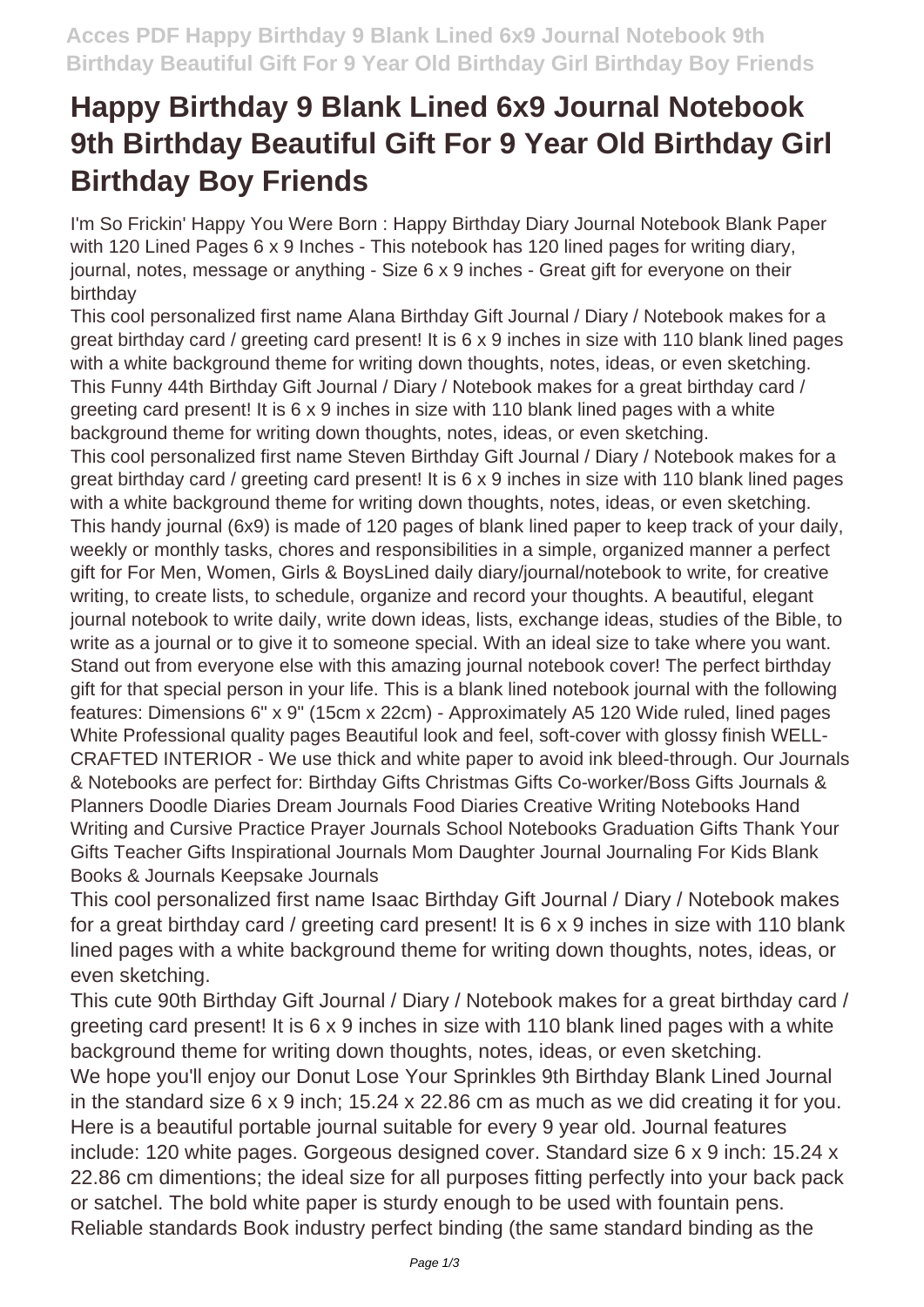## **Acces PDF Happy Birthday 9 Blank Lined 6x9 Journal Notebook 9th Birthday Beautiful Gift For 9 Year Old Birthday Girl Birthday Boy Friends**

books in your local library). Tough glossy paperback. Crisp white paper, with quality that minimizes ink bleed-through. The book is great for either pen or pencil users. Journals are the perfect gift for the birthdays. Click The Buy Button At The Bottom Of The Page To Begin

You Just Found the Perfect Birthday Gift Idea! This cool personalized first name birthday gift journal/diary/notebook makes for a great birthday card/greeting card present! It is 6 x 9 inches in size with 120 blank lined pages with a white background theme for writing down thoughts, notes, ideas, or even sketching. Product details: Size: 6" X 9" Paper: White Lined Paper Pages: 120 Pages (60 Sheets) Cover: Soft Cover (Glossy) For other names search: Whimsical Journals + birthday + name 9th Birthday Notebook Gift For Boys And Girls With Funny Glossy Cover "Made In 2010, 9 Years Of Being Awesome". Features: Interior: Lined, White Paper Cover Finish: Glossy Pages: 100 Dimensions: 6" x 9"

This cool personalized first name Michael Birthday Gift Journal / Diary / Notebook makes for a great birthday card / greeting card present! It is 6 x 9 inches in size with 110 blank lined pages with a white background theme for writing down thoughts, notes, ideas, or even sketching.

Cute birthday gift journal for writing and drawing with a soft mermaid cover and mermaid themed pages inside the book. Pages alternate between lined for writing and blank with a frame for drawing with more mermaids decorating each lined page. 7" x 10" white paper Soft glossy cover 120 pages

This cool personalized first name Nolan Birthday Gift Journal / Diary / Notebook makes for a great birthday card / greeting card present! It is 6 x 9 inches in size with 110 blank lined pages with a white background theme for writing down thoughts, notes, ideas, or even sketching. This blank lined journal makes for a perfect gift for friends and family

This is cute unicorn journal perfect gift for a 9 year old birthday girl to use as a diary or journal. Journal lined blank for recording thoughts,memory book for special, drawings, ideas, doodles, stories and more.100 Lined pages, Size 6 x 9 inch

This cool personalized first name Riley Birthday Gift Journal / Diary / Notebook makes for a great birthday card / greeting card present! It is 6 x 9 inches in size with 110 blank lined pages with a white background theme for writing down thoughts, notes, ideas, or even sketching. Lined 6x9 journal with 110 blank pages. This is the perfect and inexpensive birthday gift to doodle, sketch, put stickers, write memories, or take notes in. Grab this amazing journal gift now!

Stay organized with our essential standard size 6 x 9 inch (15.24 x 22.86cm) 9 Years Of being Awesome Blank Lined Journal, made to fit perfectly in a backpack or satchel. The quality and stunning cover design will be the joy and pride of every 9 year old. Do you know someone whose 9th birthday is coming up? Put a smile on their face, as it is the perfect gift for birthdays and a good alternative for birthday cards! This 9 Years Of Being Awesome Journal features: 118 crisp white pages; Great quality pages (minimizes ink bleed-through) and sturdy enough to be used with fountain pens; High-quality binding (the same as the books at your local library); Tough glossy paperback. Receive it in no time by clicking on the Buy Button at the bottom of the page.

We hope you'll enjoy our November Is My Birthday Month Blank Lined Journal in the standard size 6 x 9 inch; 15.24 x 22.86 cm as much as we did creating it for you. Here is a beautiful portable journal suitable for everyone born in November. Journal features include: 120 white pages. Gorgeous designed cover. Standard size 6 x 9 inch: 15.24 x 22.86 cm dimentions; the ideal size for all purposes fitting perfectly into your back pack or satchel. The bold white paper is sturdy enough to be used with fountain pens. Reliable standards: Book industry perfect